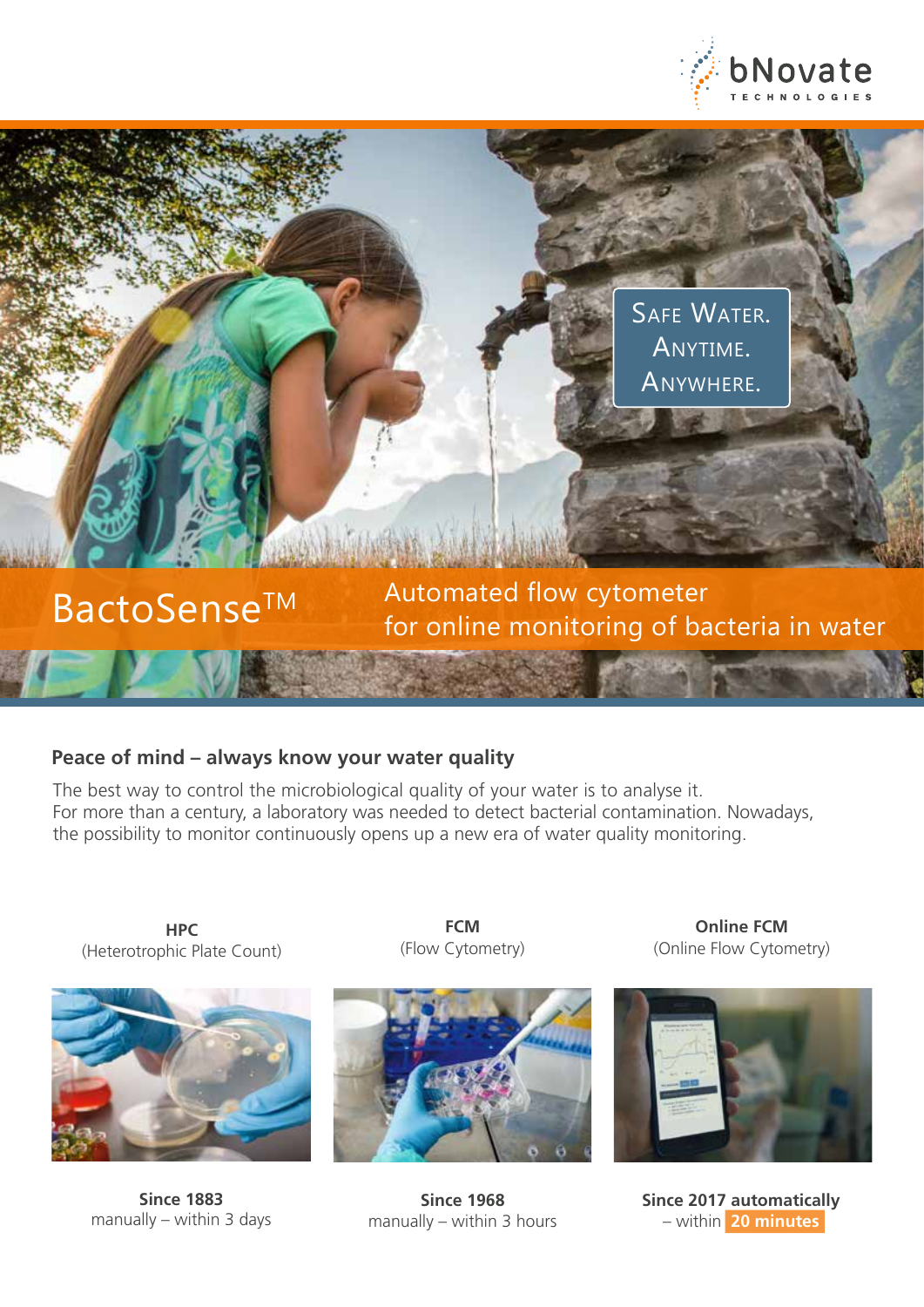# **BactoSense – Fully automated water monitoring**

## **Your Challenges**

You need to monitor the quality of raw or ground water? You wish to improve your water treatment processes or ease your flushing procedures? You want to avoid bacterial contamination in your water distribution networks? In all cases you need an easy way to get quick results of your water analysis to take decisive actions. However, today's methods are complicated, slow, not always accurate and can only be performed in a laboratory.



# **Our Solutions**



#### **For your PROCESS**

Online sampling at any chosen point: at the inlet, before and after rapid and slow sand filtration, before and after disinfection, at the reservoirs. 24/7 monitoring can raise an alarm when necessary but also helps to optimize the processes.



#### **In the FIELD**

Manual or online sampling anywhere on the distribution networks: pipes maintenance, sources, roadworks.

Portability, robustness, and low voltage power supply makes the device fully field compatible.



#### **In the LAB**

Manual analysis for process validation, quick check from different points. Tests can be done by any-one – the intuitive use of BactoSense does not require any special lab technicians. The compact footprint is also suitable for limited spaces.

#### **Early warning and peace of mind**

When a water sample is measured using BactoSense, 99.9% of the microbial cells larger than 0.1 μm can be detected. A dotplot showing the exact quantity and the approximate size of each bacteria is represented.

To retrieve the results, you can choose between a remote access via Ethernet by using the integrated web interface or export your data through the USB port.

An alarm system with configurable warning ranges will inform you immediately in case of a contamination, enabling prompt actions.

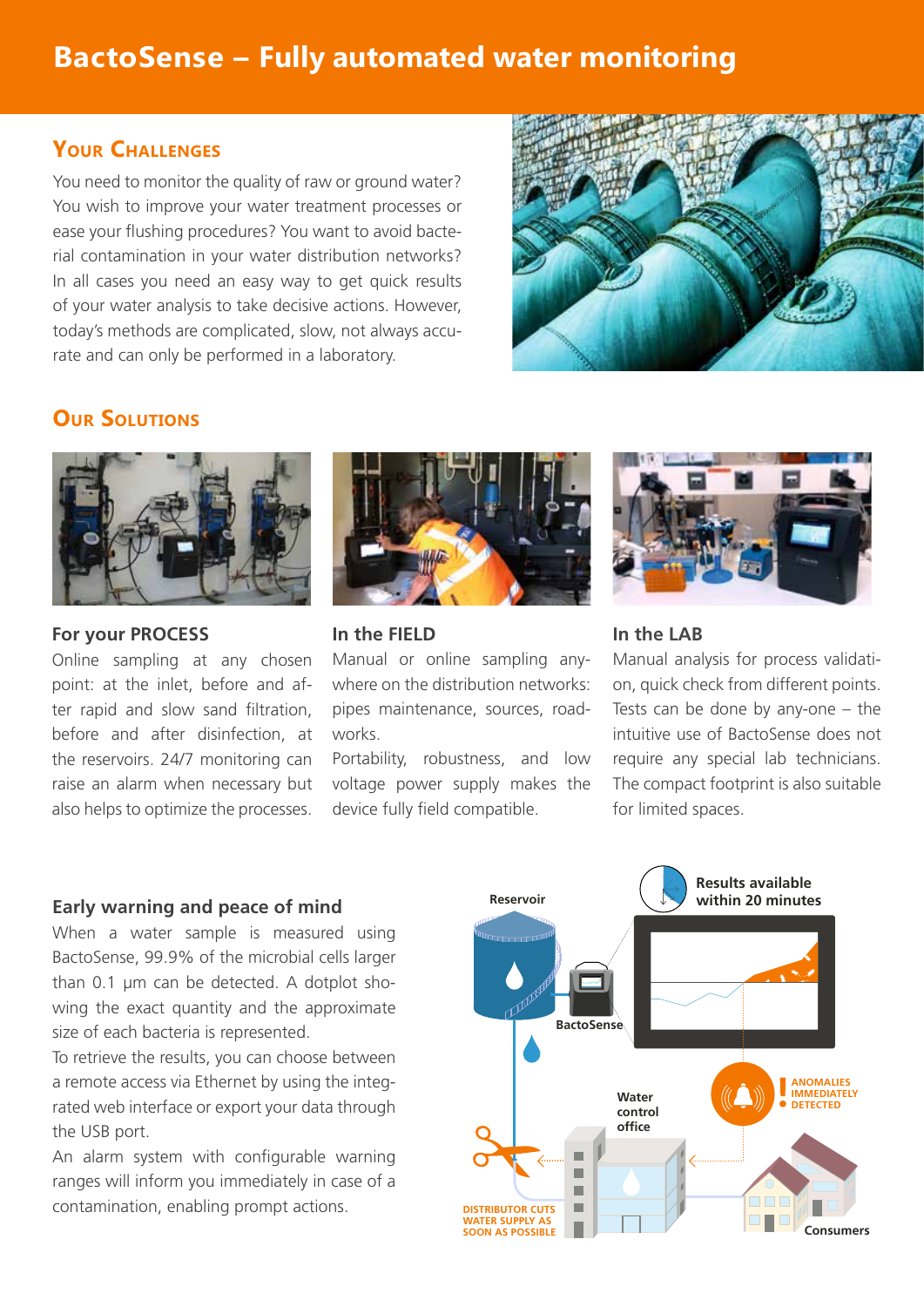# **Innovation for your processes**



#### **Safe and environmentally friendly handling**

The cartridge system of BactoSense removes the manipulation of toxic substances and avoids any contact with chemicals and their waste. The cartridge is hermetically sealed and reusable. It contains all you need for up to 1'000 measurements, giving your instrument a full autonomy for 3 weeks to 9 months depending on the frequency of your analyses. The cartridge replacement is then easily done within short time.

#### **Easy to use**

BactoSense is a fully automated flow cytometer for the microbial analysis of water. It can be used anywhere, by anyone and without any laboratory

equipment. The sampling can be done manually or continuously. Thanks to the user-friendly interface, measuring intervals (from 30 minutes to 6 hours) and further settings can be simply programmed.

#### **Accurate**

It has been proven that plating methods (HPC) only detect 1 % of bacteria present in a water sample. BactoSense technology makes it possible to count 99.9 % with a high repeatability.





#### **Compact**

With an IP65 protection and a compact footprint, BactoSense is designed for industrial applications.

It can be mounted directly on the wall or placed on a table, anywhere in a water supply or in a laboratory. It can be transported and used in the field.



# **Your Benefits**

#### **Reduce time and costs**

Don't bring your sample to the lab, bring your lab to the sample.

BactoSense gives you the opportunity to analyse your water sample directly at its source.

The automated sample preparation makes it possible to have an accurate result in only 20 minutes.